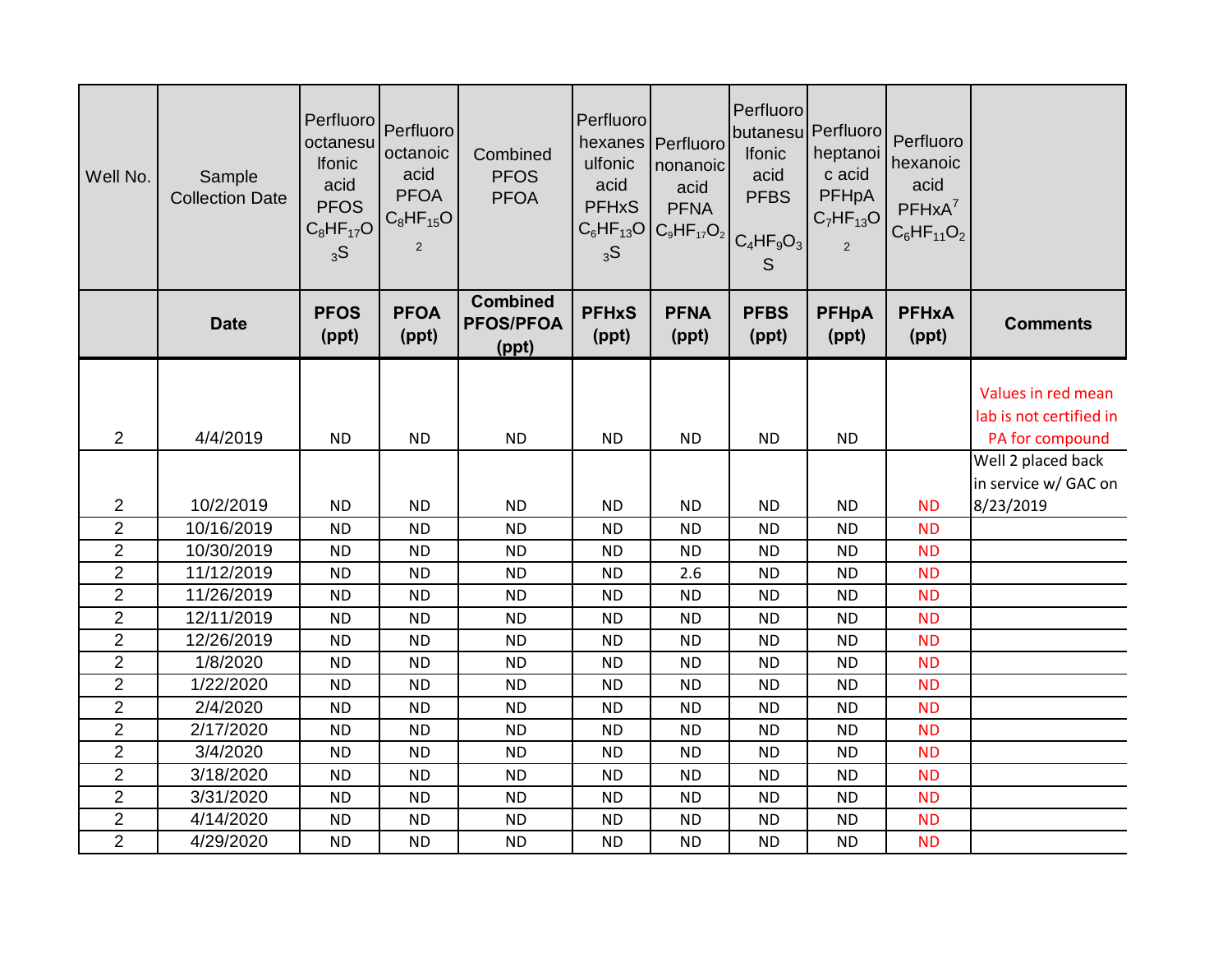|                |            |           |           |           |           |           |           |           |           | Sampling reduced to     |
|----------------|------------|-----------|-----------|-----------|-----------|-----------|-----------|-----------|-----------|-------------------------|
| $\overline{2}$ | 5/13/2020  | <b>ND</b> | <b>ND</b> | <b>ND</b> | <b>ND</b> | <b>ND</b> | <b>ND</b> | <b>ND</b> | <b>ND</b> | monthly per PADEP       |
| $\overline{2}$ | 6/3/2020   | <b>ND</b> | <b>ND</b> | <b>ND</b> | <b>ND</b> | <b>ND</b> | <b>ND</b> | <b>ND</b> | <b>ND</b> |                         |
| $\overline{2}$ | 7/1/2020   | <b>ND</b> | ND.       | <b>ND</b> | <b>ND</b> | <b>ND</b> | <b>ND</b> | <b>ND</b> | <b>ND</b> |                         |
| $\overline{2}$ | 8/12/2020  | <b>ND</b> | <b>ND</b> | <b>ND</b> | <b>ND</b> | <b>ND</b> | <b>ND</b> | <b>ND</b> | <b>ND</b> |                         |
| $\overline{2}$ | 9/9/2020   | <b>ND</b> | ND.       | <b>ND</b> | <b>ND</b> | <b>ND</b> | <b>ND</b> | <b>ND</b> | <b>ND</b> |                         |
| $\overline{2}$ | 10/14/2020 | <b>ND</b> | <b>ND</b> | <b>ND</b> | <b>ND</b> | <b>ND</b> | <b>ND</b> | <b>ND</b> | 2.7       |                         |
| $\overline{2}$ | 11/10/2020 | <b>ND</b> | <b>ND</b> | <b>ND</b> | <b>ND</b> | <b>ND</b> | <b>ND</b> | <b>ND</b> | <b>ND</b> |                         |
| $\overline{2}$ | 12/9/2020  | <b>ND</b> | <b>ND</b> | <b>ND</b> | <b>ND</b> | <b>ND</b> | <b>ND</b> | <b>ND</b> | <b>ND</b> |                         |
| $\overline{2}$ | 1/13/2021  | <b>ND</b> | <b>ND</b> | <b>ND</b> | <b>ND</b> | <b>ND</b> | <b>ND</b> | <b>ND</b> | <b>ND</b> |                         |
| $\overline{2}$ | 2/10/2021  | <b>ND</b> | <b>ND</b> | <b>ND</b> | <b>ND</b> | <b>ND</b> | <b>ND</b> | <b>ND</b> | <b>ND</b> |                         |
| $\overline{2}$ | 3/10/2021  | <b>ND</b> | <b>ND</b> | <b>ND</b> | <b>ND</b> | <b>ND</b> | <b>ND</b> | <b>ND</b> | <b>ND</b> |                         |
|                |            |           |           |           |           |           |           |           |           | GAC changeout on        |
| $\overline{2}$ | 4/14/2021  | <b>ND</b> | <b>ND</b> | <b>ND</b> | <b>ND</b> | <b>ND</b> | <b>ND</b> | <b>ND</b> | 2.7       | 3/16/2021               |
| $\overline{2}$ | 5/13/2021  | <b>ND</b> | <b>ND</b> | <b>ND</b> | <b>ND</b> | <b>ND</b> | <b>ND</b> | <b>ND</b> | <b>ND</b> |                         |
| $\overline{2}$ | 6/9/2021   | <b>ND</b> | <b>ND</b> | <b>ND</b> | <b>ND</b> | <b>ND</b> | <b>ND</b> | <b>ND</b> | <b>ND</b> |                         |
|                |            |           |           |           |           |           |           |           |           | <b>Eurofins Method</b>  |
| $\overline{2}$ | 7/14/2021  | <b>ND</b> | <b>ND</b> | <b>ND</b> | <b>ND</b> | <b>ND</b> | <b>ND</b> | <b>ND</b> | <b>ND</b> | 537.1                   |
|                |            |           |           |           |           |           |           |           |           | No Sample -             |
| $\overline{c}$ | 8/11/2021  |           |           |           |           |           |           |           |           | Sampling Error          |
| $\overline{2}$ | 9/8/2021   | <b>ND</b> | <b>ND</b> | <b>ND</b> | <b>ND</b> | <b>ND</b> | <b>ND</b> | <b>ND</b> | <b>ND</b> |                         |
| $\overline{2}$ | 10/14/2021 | <b>ND</b> | ND.       | <b>ND</b> | <b>ND</b> | <b>ND</b> | <b>ND</b> | <b>ND</b> | <b>ND</b> |                         |
| $\overline{2}$ | 11/10/2021 | <b>ND</b> | <b>ND</b> | <b>ND</b> | <b>ND</b> | <b>ND</b> | <b>ND</b> | <b>ND</b> | <b>ND</b> |                         |
| $\overline{2}$ | 12/8/2021  | <b>ND</b> | <b>ND</b> | <b>ND</b> | <b>ND</b> | <b>ND</b> | <b>ND</b> | <b>ND</b> | <b>ND</b> |                         |
|                |            |           |           |           |           |           |           |           |           | <b>GAC Changeout on</b> |
| $\overline{2}$ |            |           |           |           |           |           |           |           |           | 12/21/2021              |